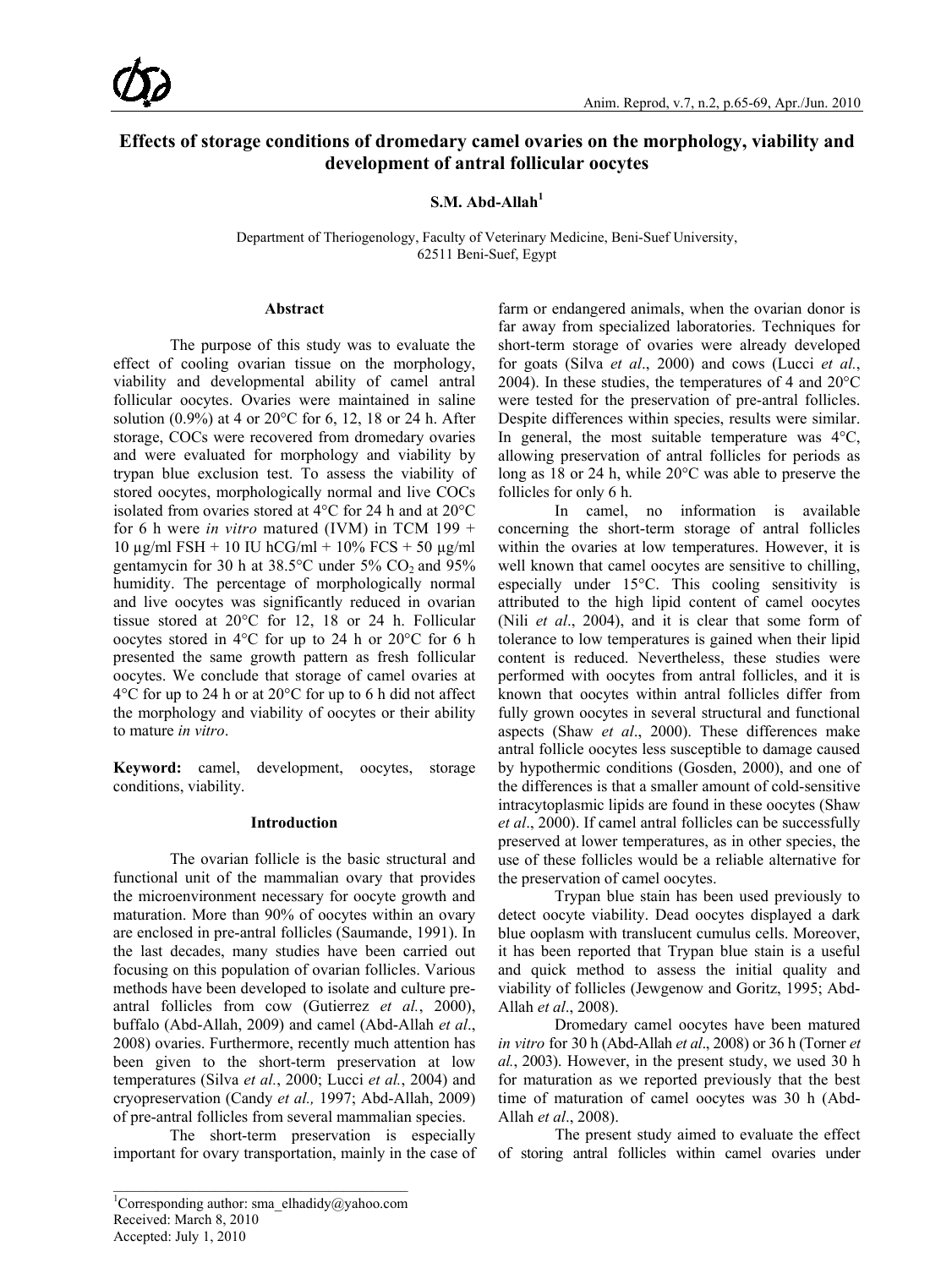different temperatures, and to test the ability of these follicles to grow *in vitro* after being stored at 4 and 20°C.

#### **Materials and Methods**

All reagents were obtained from Sigma Chemical Co. (St. Louis, MO, USA), unless otherwise specified.

## *Experimental protocol*

#### *Storing of ovaries*

Ovaries ( $n = 300$ ) from non-pregnant female dromedary camel were collected at the moment of slaughter at a local abattoir in Cairo, stripped of fat tissue and ligaments, and rinsed in saline solution (37°C).

Collected ovaries ( $n = 300$ ) were stored at 4 or 20°C for 0, 6, 12, 18 and 24 h (30 ovaries stored for 4°C and 30 ovaries stored for 20°C for each time) in a refrigerator (4°C) or an electric thermo flask (20°C) prior to oocyte collection. Stored ovaries ( $n = 60$ ) at 4 or 20°C for 0 h were considered as not stored and treated as control fresh group. Temperatures were measured at the beginning of the experiment. Each treatment was repeated 5 times.

## *Survival of oocytes after storing at 4 or 20°C for 0, 6, 12, 18 and 24 h*

#### *Morphological evaluation of follicular oocytes*

Dromedary cumulus-oocytes complexes (COCs) were recovered by manual aspiration of follicles at 2–8 mm diameter by using a 20-gauge needle attached to a 10 ml sterile disposable syringe (Abd-Allah *et al.*, 2008).

Released immature camel oocytes were scored for granulose-oocyte cell adhesion as previously described (Combelles and Albertini, 2003):  $C^+$  for granulosaenclosed oocytes,  $C^{+/}$  for partially granulose-enclosed oocytes, (whenever there were granulosa cell-free regions on the oocyte surface) and C<sup>-</sup> for granulosa-free oocytes.

Recovered oocytes were observed under a stereomicroscope (M6C - 10, N9116734, Russia). Oocytes were morphologically classified as normal oocytes if they were spherical, had a symmetrical shape and no signs of lysis, membrane damage, swelling, degeneration or leakage of the cellular content were observed, or as abnormal oocytes if they had ruptured zona pellucida or fragmented cytoplasm with signs of degeneration.

## *Viability evaluation of follicular oocytes using the trypan blue exclusion test*

Trypan blue solutions (0.05%) were prepared by dissolving trypan blue in phosphate buffer saline (PBS; pH = 7.0). Oocyte staining was performed at room temperature for 2 min (Abd-Allah *et al*., 2008).

Trypan blue stain has been used previously to detect oocyte viability. Dead oocytes displayed a dark blue ooplasm with translucent cumulus cells. Moreover, it has been reported that Trypan blue stain is a useful and quick method to assess the initial quality and viability of follicles (Jewgenow and Goritz, 1995; Abd-Allah *et al*., 2008)

Immature oocytes were isolated from antral follicles in Dulbecco PBS (DPBS), washed in culture media (TCM-199 and 10% FCS) and a final cell suspension of 1 ml of culture media was used for the trypan blue exclusion test (Freshney, 2000). The exclusion test provides an assessment of cell membrane integrity as those cells with damaged or non-intact cell membranes permit the passage of the trypan blue toward the nucleus of oocyte.

All oocyte classes of both methods were examined for viability using the trypan blue exclusion test. Immature oocytes were categorized on the basis of the degree of dye exclusion. Unstained oocytes were classified as live and fully stained oocytes as dead. Abd-Allah *et al*. (2008) reported that the developmental ability of camel oocytes was not affected by trypan blue staining.

## *Developmental competence of follicular oocytes*

To evaluate the ability of recovered oocytes from stored ovaries on the development *in vitro*, Only recovered oocytes classes  $C^{\dagger} / C^{\dagger \dagger}$  collected from stored ovaries after washing 3 times in washing media to remove the trypan blue stain, were placed in 50 µl drops (10 COCs/drop) of the same medium used for washing, and supplemented with 10  $\mu$ l/ml pregnant mare serum gonadotropin (PMSG; Folligon, Intervet, Cairo), 10 µl/ml human chorionic gonadotropin (hCG, Pregnyl, Nile Company for Pharmaceuticals and Chemical Industries, Cairo) under mineral oil, at 38.5°C in a 5% CO2 and 95% humidity for 30 h (Abd-Allah *et al*. (2008). To assess oocyte maturation, cultured COCs were examined for cumulus expansion and extrusion of the first polar body.

#### *Statistical analysis*

Data were analyzed using Chi-square analysis (Snedecor and Cochran, 1980).

#### **Results**

*Morphological and viability evaluation of follicular oocytes*

The number of ovaries stored in each temperature was 30 ovaries and the recovery rate of oocytes ranged from 2.5 - 2.7/ovary.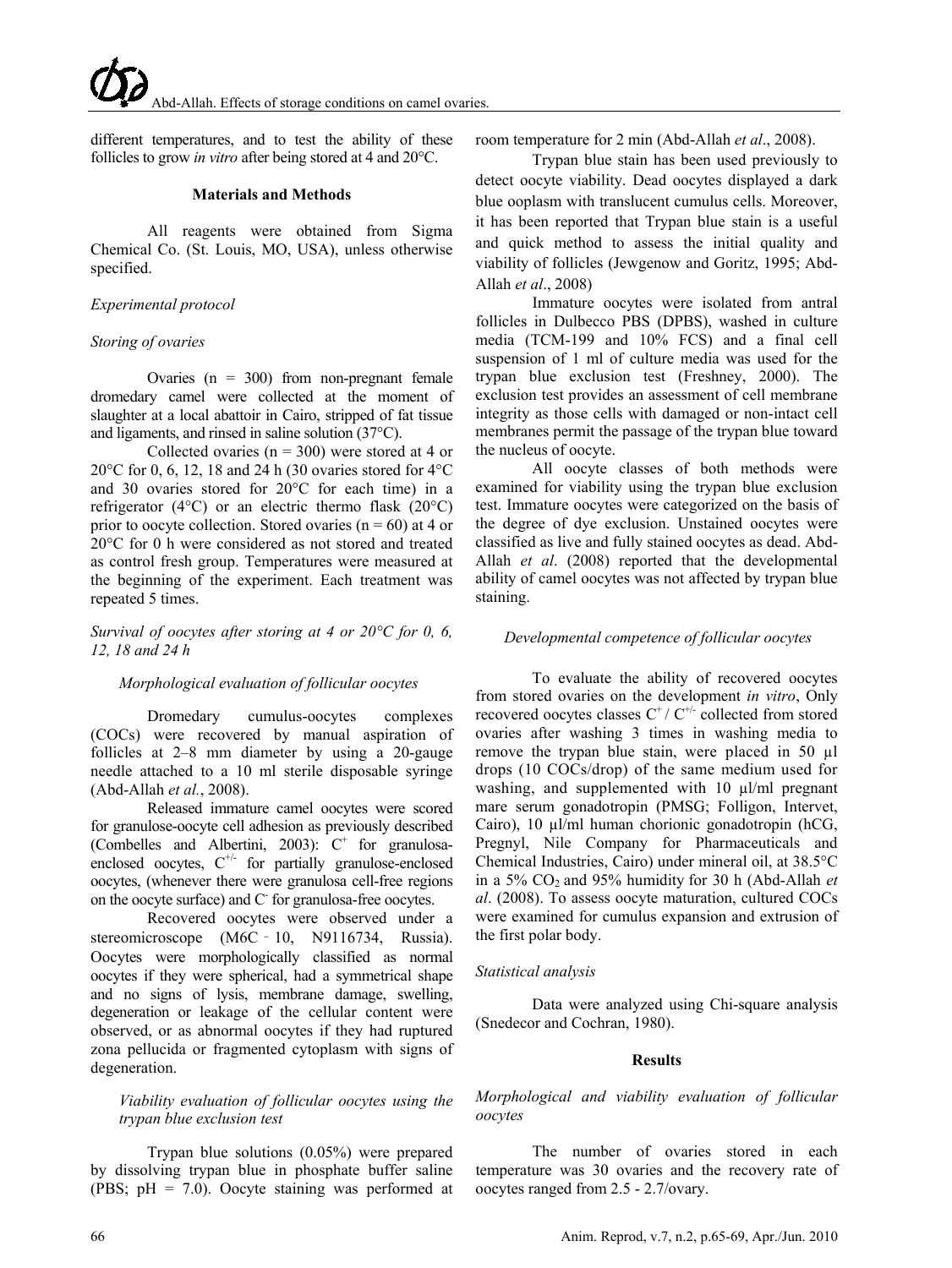Percentages of oocytes classified morphologically as normal and live after trypan blue test and recovered from ovaries stored at 4 or 20ºC for different periods of time are presented in Table 1.

The temperature of 20ºC proved to be inferior to 4ºC in recovering of granulosa – enclosed oocytes (C+ ) derived from antral follicles when ovaries were stored for 12, 18, and 24 h and resulted in significantly reduced percentages of recovered granulosa – enclosed oocytes.

As shown in Table 1, 72-92 and 64-86% of the oocytes from stored ovaries at 4ºC and stored ovaries at 20ºC, respectively, presented normal morphology on 0 h and live oocytes (Table 1), and there were no significant differences between both groups for any of the ratios calculated.

Ovarian storage at 20ºC for 12, 18 or 24 h significantly reduced the percentage of morphologically normal and live growing oocytes compared with stored ovaries at 4°C for 12, 18 and 24 h ( $P < 0.05$ ; Table 1). The percentages of normal and live growing oocytes in ovaries stored at 20ºC for 12 and 18 h was also significantly lower than in ovaries stored at 20ºC for 6 h  $(P < 0.05)$ .

Table 1. Percentages of morphologically normal and live camel oocytes retrieved from ovaries stored at 4 and 20ºC, scored for granulosa-oocyte adhesion.

| Time<br>Storing |                       | Recovered oocytes <sup>†</sup> |                       |                       | Morphological observation |                       |                       | Trypan blue exclusion test |                       |  |
|-----------------|-----------------------|--------------------------------|-----------------------|-----------------------|---------------------------|-----------------------|-----------------------|----------------------------|-----------------------|--|
| Temp.           | $C^+$                 | $\text{C}^{+\!/\! \text{-}}$   | $C^{\sim}$            | $\mbox{C}^+$          | $C^{+\!/-}$               | C                     | $\mbox{C}^+$          | $\text{C}^{+\!/\!}$        | $C^{\cdot}$           |  |
| $4^{\circ}$ C   | 64.5%                 | 21.1%                          | 14.4%                 | 91.8%                 | 81.2%                     | 72.7%                 | 85.7%                 | 75%                        | 63.6%                 |  |
|                 | (49/76)               | (16/76)                        | (11/76)               | (45/49)               | (13/16)                   | (8/11)                | (42/49)               | (12/16)                    | (7/11)                |  |
| $20^{\circ}$ C  | 64.5%                 | 21.1%                          | 14.4%                 | 91.8%                 | 81.2%                     | 72.7%                 | 85.7%                 | 75%                        | 63.6%                 |  |
|                 | (49/76)               | (16/76)                        | (11/76)               | (45/49)               | (13/16)                   | (8/11)                | (42/49)               | (12/16)                    | (7/11)                |  |
| $4^{\circ}C$    | 60%                   | 25%                            | 15.7%                 | 87.5%                 | 80%                       | 75%                   | 83.3%                 | 70%                        | 58.3%                 |  |
|                 | (48/80)               | (20/80)                        | (12/80)               | (42/48)               | (16/20)                   | (9/12)                | (40/48)               | (14/20)                    | (7/12)                |  |
| $20^{\circ}$ C  | 52.5%                 | 21.2%                          | 26.2%                 | 83.3%                 | 70.5%                     | 80.9%                 | 80.9.%                | 64.7%                      | 61.9%                 |  |
|                 | (42/80)               | (17/80)                        | (21/80)               | (35/42)               | (12/17)                   | (17/21)               | (34/42)               | (11/17)                    | (13/21)               |  |
| $4^{\circ}$ C   | $60\%$ <sup>a</sup>   | $25\%$ <sup>a</sup>            | $15.7\%$ <sup>a</sup> | $87.5\%$ <sup>a</sup> | $80\%$ <sup>a</sup>       | $75%$ <sup>a</sup>    | $87.5\%$ <sup>a</sup> | $80\%$ <sup>a</sup>        | $75%$ <sup>a</sup>    |  |
|                 | (48/80)               | (20/80)                        | (12/80)               | (42/48)               | (16/20)                   | (9/12)                | (42/48)               | (16/20)                    | (9/12)                |  |
| $20^{\circ}$ C  | $41.2\%$ <sup>a</sup> | $15\%$ <sup>a</sup>            | $44\%$ <sup>a</sup>   | $57.1\%$ <sup>a</sup> | $50\%$ <sup>a</sup>       | 45.7% <sup>a</sup>    | 54.5% <sup>a</sup>    | $41.6\%$ <sup>a</sup>      | $37.1\%$ <sup>a</sup> |  |
|                 | (33/80)               | (12/80)                        | (35/80)               | (20/33)               | (6/12)                    | (16/35)               | 18/33                 | (5/12)                     | (13/35)               |  |
| $4^{\circ}$ C   | $60\%$ <sup>b</sup>   | $25%^{b}$                      | $15.7\%$ <sup>b</sup> | $87.5\%$ <sup>b</sup> | $80\%$ <sup>b</sup>       | $75%^{b}$             | $87.5\%$ <sup>b</sup> | $80\%$ <sup>b</sup>        | $75%^{b}$             |  |
|                 | (48/80)               | (20/80)                        | (12/80)               | (42/48)               | (16/20)                   | (9/12)                | (42/48)               | (16/20)                    | (9/12)                |  |
| $20^{\circ}$ C  | $25\%$ <sup>b</sup>   | $12.5\%$ <sup>b</sup>          | $62.5\%$ <sup>b</sup> | $40\%$ <sup>b</sup>   | $30\%$ <sup>b</sup>       | $24%^{b}$             | $35\%$ <sup>b</sup>   | $20\%$ <sup>b</sup>        | $16\%^{\rm b}$        |  |
|                 | (20/80)               | (10/80)                        | (50/80)               | (8/20/                | (3/10)                    | (12/50)               | (7/20/                | (2/10)                     | (8/50)                |  |
| $4^{\circ}C$    | 58.9%°                | $23.0\%$                       | $17.9\%$ <sup>c</sup> | $84.4^\circ$          | $77.7\%$                  | $64.2\%$              | $84.4^\circ$          | $77.7\%$                   | $64.2\%$              |  |
|                 |                       | (18/78)                        | (14/78)               | (38/46)               | (14/18)                   | (9/14)                | (38/46)               | (14/18)                    | (9/14)                |  |
| $20^{\circ}$ C  | $10.2\%^c$            | $5.1\%^c$                      | $84.6\%$              | $25\%^c$              | $25\%$                    | $21.1\%$ <sup>c</sup> | $12\%^c$              | $0.0\%^{\circ}$            | $9\%$ <sup>c</sup>    |  |
|                 | (8/78)                | (4/78)                         | (66/78)               | (2/8)                 | (1/4)                     | (14/66)               | (18/33)               | (0/4)                      | (6/66)                |  |
|                 | $\ddotsc$             | (46/78)                        |                       |                       |                           |                       | $\cdots$              |                            |                       |  |

Values with the same superscript in the same column were significantly different at  $P < 0.05$ .

 $C^+$  granulosa-enclosed oocytes.

 $C^{+/-}$  partially granulosa-enclosed oocytes (whenever there were granulosa cell-free regions on the oocyte surface).

 $C$ <sup>–</sup> granulosa-free oocytes.

30 ovaries were stored in each temperature and 2.5 - 2.7 oocytes/ovary were recovered.

††Non-stored fresh oocytes.

# *Developmental competence of follicular oocytes*

When antral follicular oocytes isolated from ovaries stored at 4ºC for 24 h and at 20ºC for 6 h were placed into culture, they grew *in vitro* in the same pattern as fresh oocytes did. Maturation rate

was 85% for oocytes recovered from fresh follicles, 80% for oocytes recovered from follicles stored at 4ºC for 24 h and 78% oocytes recovered from follicles stored at 20ºC for 6 h. There were no significant differences between three groups of ovaries (Table 2).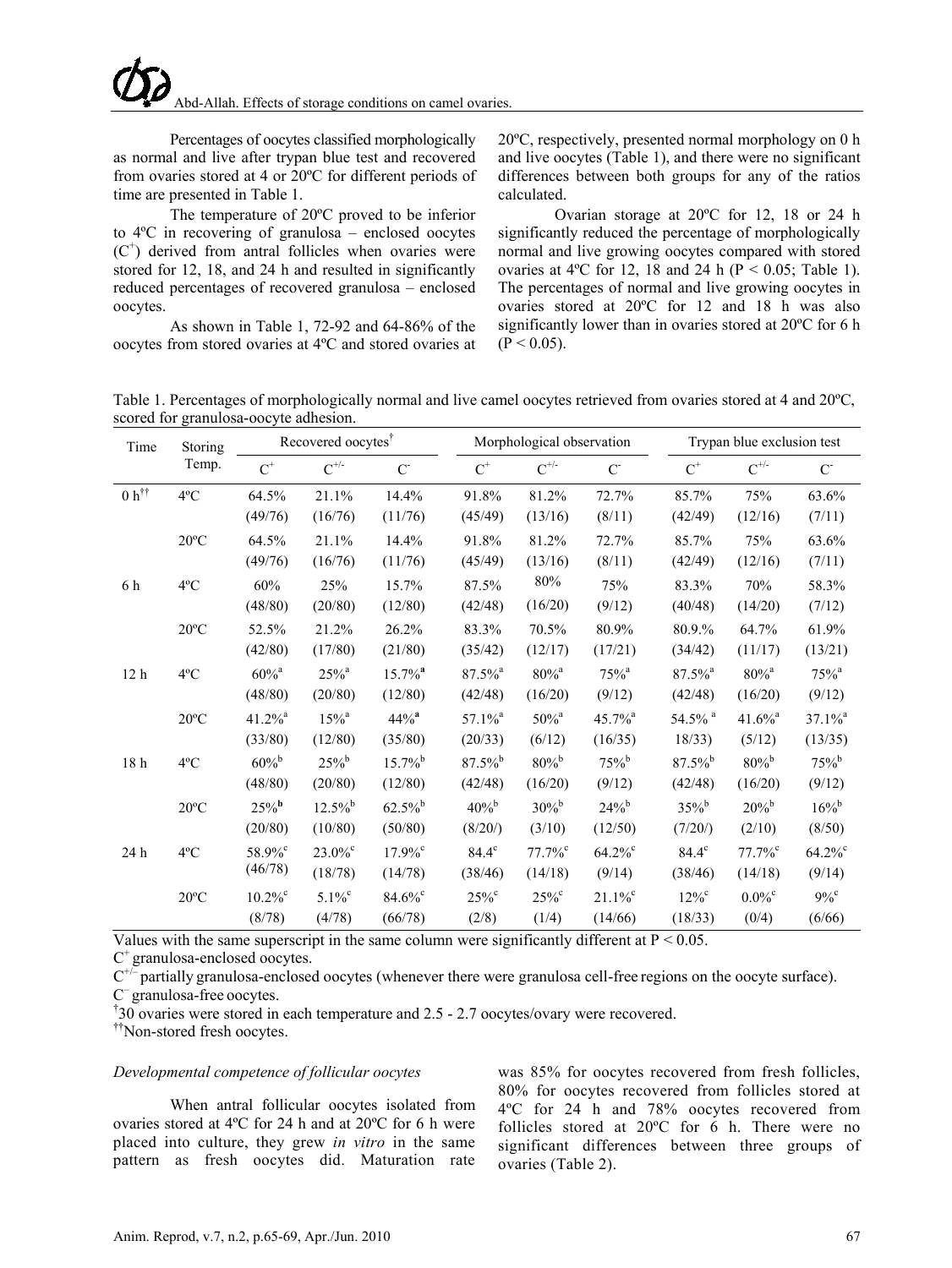| Criteria                                 | Recovered oocytes     | Normal oocytes        | Live oocytes | Maturation rate <sup>T</sup> |
|------------------------------------------|-----------------------|-----------------------|--------------|------------------------------|
| Non-stored ovaries                       | $85.5\%$ <sup>a</sup> | 89 2% b               | $83.0\%$     | $85\%$ <sup>d</sup>          |
|                                          | (65/76)               | (58/65)               | (54/65)      | (46/54)                      |
| Ovaries stored at $4^{\circ}$ C for 24 h | $82.0\%$ <sup>a</sup> | $81.2\%$              | $81.2\%$     | $80.0\%$ <sup>d</sup>        |
|                                          | (64/78)               | (52/64)               | (52/64)      | (42/52)                      |
| Ovaries stored at $20^{\circ}$ C for 6 h | $73.7\%$ <sup>a</sup> | $79.6\%$ <sup>b</sup> | $76.2\%$     | $77.7\%$ <sup>d</sup>        |
|                                          | (59/80)               | (47/59)               | (45/59)      | (35/45)                      |

Table 2. Percentages of recovered, normal, live immature and matured camel oocytes from non-stored ovaries and stored ovaries at 4ºC for 24 h or 20ºC for 6 h.

Within the same column, values with the same superscript are insignificantly different from each other ( $P < 0.05$ ). Maturation rate: number of matured oocytes/number of lived oocytes.

#### **Discussion**

The recovery rate of oocytes per ovary ranged from 2.5 - 2.7%, and this low number of recovered oocytes may be attributed to the ovaries were collected from aged, non-pregnant animals during the nonbreeding season.

This study shows for the first time that camel antral follicles successfully survived when ovaries were stored at 4°C. The percentage of normal and live growing oocytes was significantly reduced when ovaries were stored at 20°C for 12, 18 or 24 h. This may be attributed to the growing oocytes have already started their development as they present many granulosa cells in mitotic activity. However, the oocyte, although still arrested at the first meiotic division, is actively synthesizing both protein and RNA (Fair *et al*., 1997; Hyttel *et al*., 1997) and the organelles are dividing and maturing (Hyttel *et al.*, 1997). Then, it is obvious that growing follicular oocytes are in need of nutrients and oxygen, and probably for this reason they could not survive more than 6 h stored at 20°C in a solution poor in nutrients and in a closed flask without an appropriate atmosphere. Conversely, the temperature of 4°C probably lowered the cellular metabolism, slowing down the degenerative process in the ovaries (Silva *et al*., 2000).

In fact, it has been demonstrated that the results presented here confirm that camel oocytes enclosed in antral follicles are not sensitive to a low temperature of  $4^{\circ}$ C.

Morphological assessment of follicular integrity has been largely used to evaluate the effectiveness of the various treatments to which ovarian follicles are submitted to (Silva *et al*., 2000; Lucci *et al*., 2004). However, additional measurements such as follicular development and oocyte maturation may be used as a reliable evaluation of follicles oocyte viability. *In vitro* maturation of camel oocytes has been successfully performed and a high proportion of oocytes matured (86.2%) after being cultured for 30 h (Abd-Allah *et al.*, 2008). Similarly, in our study, a high percentage of oocytes collected from ovaries stored at 4°C for 24 h or at 20°C for 6 h, matured *in vitro* (78 vs. 85%, respectively) and at similar rates compared to fresh oocytes

(85%). However, after *in vitro* culture, a variable percentage of oocytes showed signs of degeneration that consisted of being misshapen with a coagulated cytoplasm. It is known that a variable number of oocytes degenerate during *in vitro* culture (Telfer *et al.*, 2000). Therefore, the culture conditions (which are not well established yet) can be partially attributed, to the degeneration rates observed in the present study. Moreover, oocyte degeneration occurs when follicles are cultured *in vitro* (Figueiredo *et al*., 1994).

Another factor that may have positively influenced oocyte survival is that growing oocytes were collected from antral follicles. We suggest that camel oocytes enclosed in follicles are less sensitive to cold temperature. This may be attributed the lower oocyte cytoplasmic droplets content, which are considered to be partially responsible for the oocyte cooling intolerance (Nili *et al*., 2004).

In conclusion, we demonstrated that storing camel ovaries at 4°C for up to 24 h did not affect the percentage of morphologically normal oocytes, while ovarian storage at 20°C for 12, 18 or 24 h reduced the percentage of morphologically normal oocytes. Moreover, oocytes collected from camel ovaries that were stored at 4°C for up to 24 h or at 20°C for up to 6 h maintained their normal morphology and ability to mature *in vitro,* making the transportation of ovaries over long distances a feasible process. The results presented herein suggested that camel oocytes enclosed in antral follicles are less sensitive to low temperatures. The use of antral follicular oocytes can be a good alternative for the preservation of camel germinal cells.

# **References**

**Abd-Allah SM**. 2009. *In vitro* production of buffalo embryos from stepwise vitrified immature oocytes. *Vet Ital*, 45:425-429.

**Abd Allah SM, Khalil AAY, Ali KM**. 2008. The use of trypan blue staining to select the developmentally competent dromedary camel oocytes and its effect on *in vitro* maturation rate. *In:* Proceedings of the Twentieth Annual Scientific Conference of the Egyptian Society for Animal Reproduction and Fertility, 2008, Fayoum.